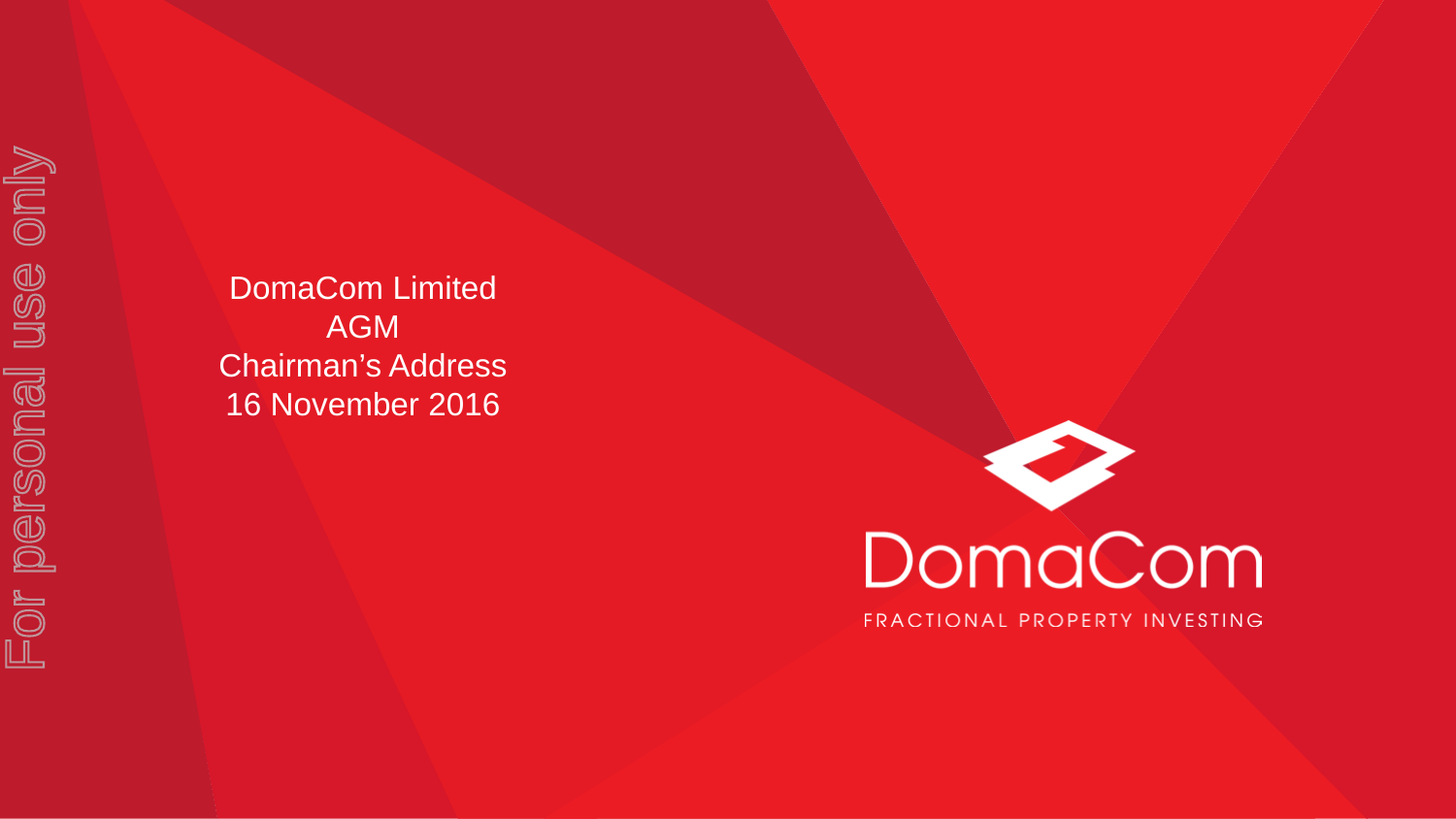# **Opening Remarks**

- Welcome to all our new shareholders & thank you for support & confidence
- A big thank you for the effort of staff, directors and shareholders in getting DomaCom into a listed environment
- Within the economic environment, we have been through an uncertain year 2015-16 - worldwide
- The business is and was ready for the IPO we are getting on with the job
- The share price movement represents some shareholders wanting to liquidate part but most in for long term
- The Board, management and staff committed to delivering on the potential of DomaCom for all shareholders new & old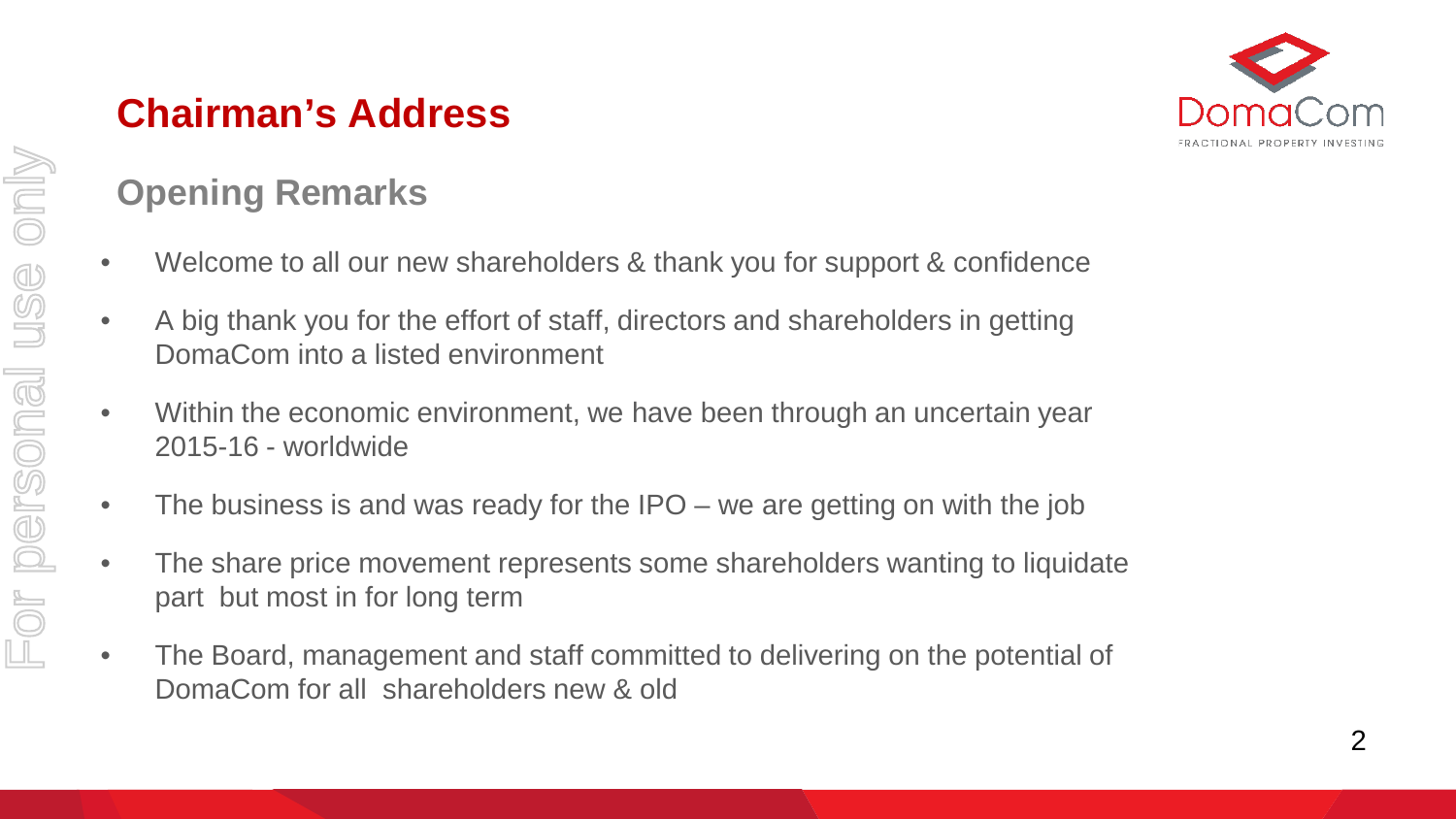

#### **Nothing has changed - DomaCom is important and relevant to the future direction of the financial services industry!**

- Innovation in the industry is still severely lacking
- Fractional investment brings usually unattainable assets\* to the "mum and dad" market
- Reduces the property "risk" in SMSFs
- Brings property into a legislated environment
- Provides an option for advisers who need property asset allocations
- Ability to horizontally integrate multiple uses for a platform and product to extend innovation
- Potential to solve one of the defensive asset problems for SMSFs bonds\*\*
- Potential to solve the "eat your house problem"\*\*
- Can be leveraged into other jurisdictions in the future



\* Without substantial borrowings and increased risk let alone no availability

\*\* subject to regulatory approval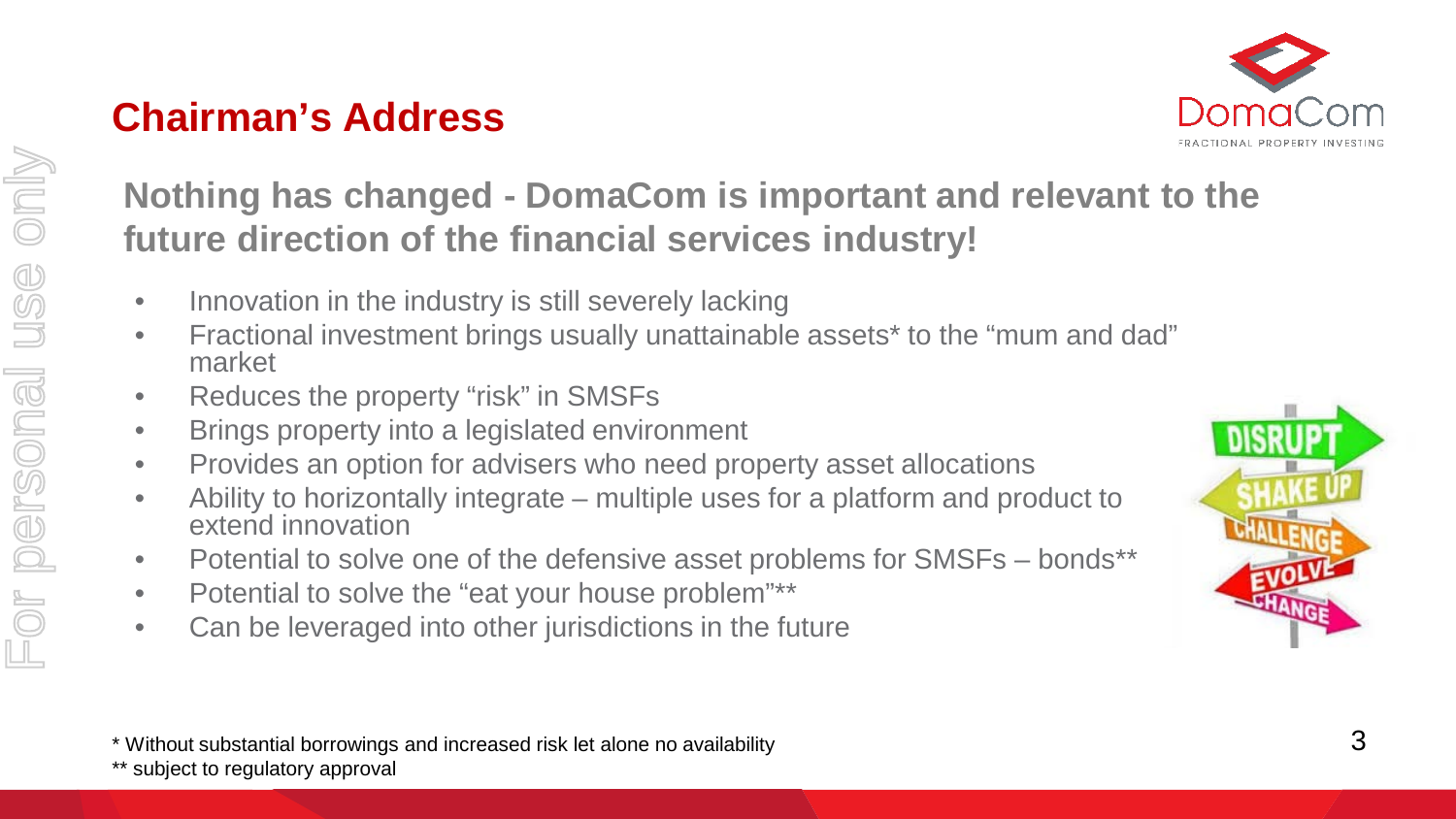For personal use only

personal

 $F$ Or

only

USC

#### **The Financial Environment**

- 15 -16 an uncertain year but 16-17 will still be a difficult environment
	- Australian election small margin, no senate and likely inability to govern without compromise
	- RBA mining "bust" over helping the economy
	- US Election clear result but uncertain future direction
	- Low interest rate environment (negative in some cases)
	- Talk of Australian property bubble apartments v houses, location v location
		- Unemployment the risk but no signs of worsening
	- Regulatory change continues  $-$  professionalism, life insurance, SMSF
	- Banks uncertain advice future ANZ to divest
- The investor need is growing not diminishing supply and demand
- Accountants now becoming licensed/authorised in SMSF space



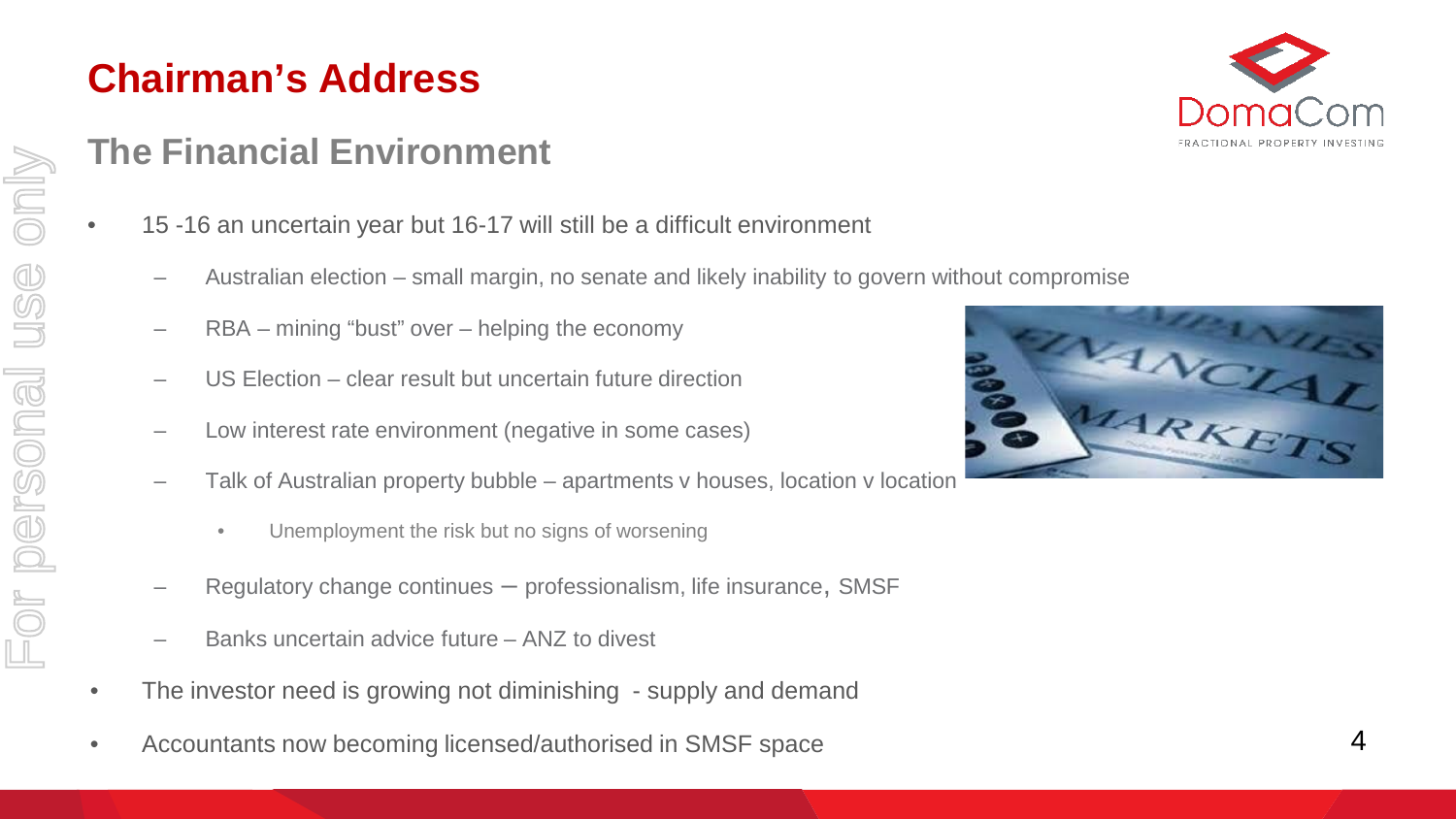#### **The IPO**

For personal use only

personal

For

only

USC

- important for DomaCom's future
	- Bring on different types of shareholders thereby being able to raise necessary capital
	- Most shareholders are in for the longer term and see the potential upside
	- Adds to reputational benefits for "users"
	- Mechanism for raising capital in future for new opportunities
	- Drove additional focus to the business on what's important and what's not
	- Share price
		- Level of capital raised drives any overhang of sellers
		- Circular equation
		- Moment in time issue
	- Enormous effort from Arthur, Ross and the team



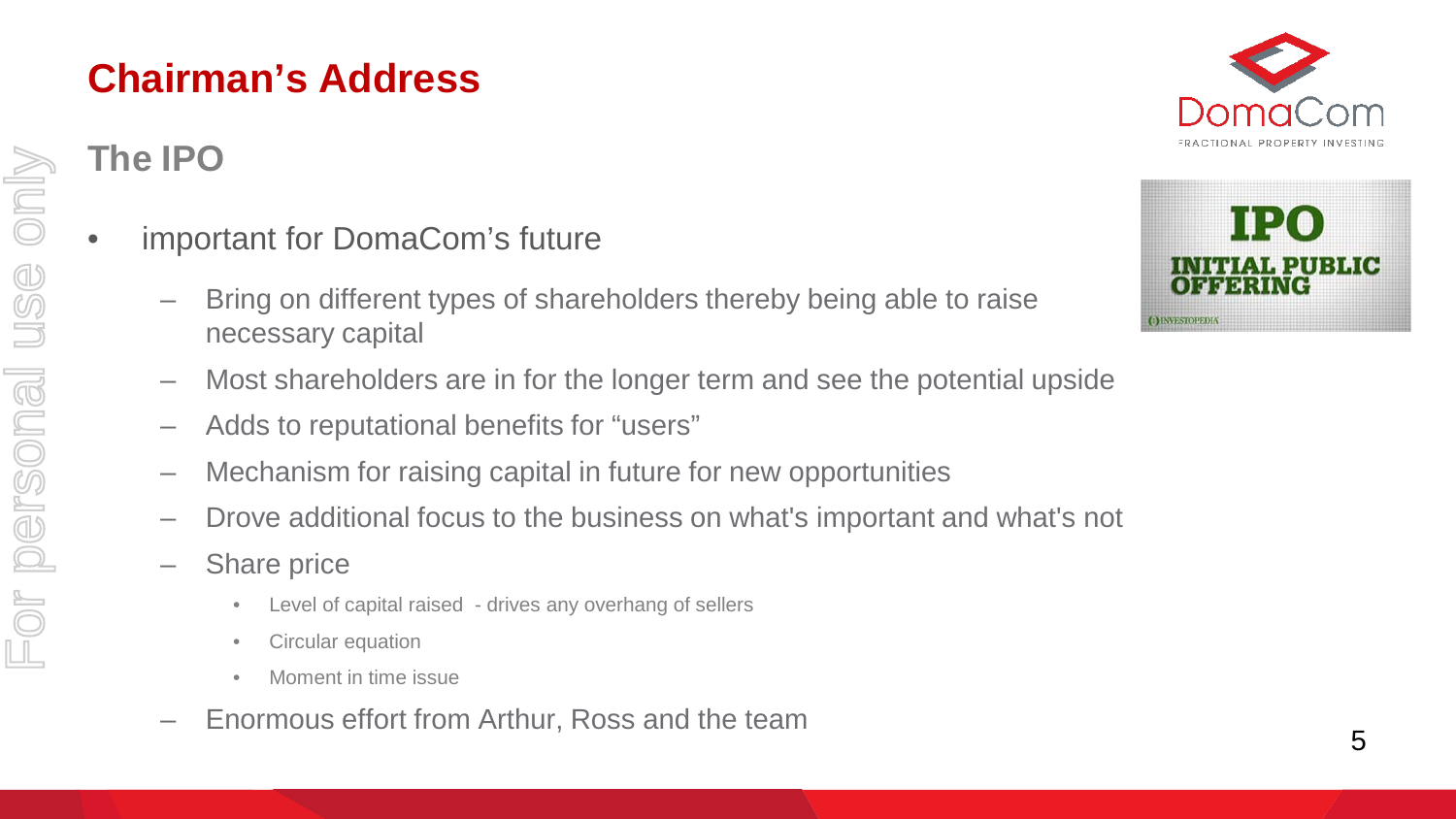

## **The Year Ahead**

- Delivering on our commitment to shareholders new and old
- Bringing Bonds and equity release to market -subject to regulatory approval
- Fine tuning the business focus on the important initiatives, change cost base
- Leverage our new and emerging opportunities due to DomaCom Fund Lonsec Rating\*, SMSF specialists and structural benefits.
- Grow & diversify our funds under management our key revenue driver

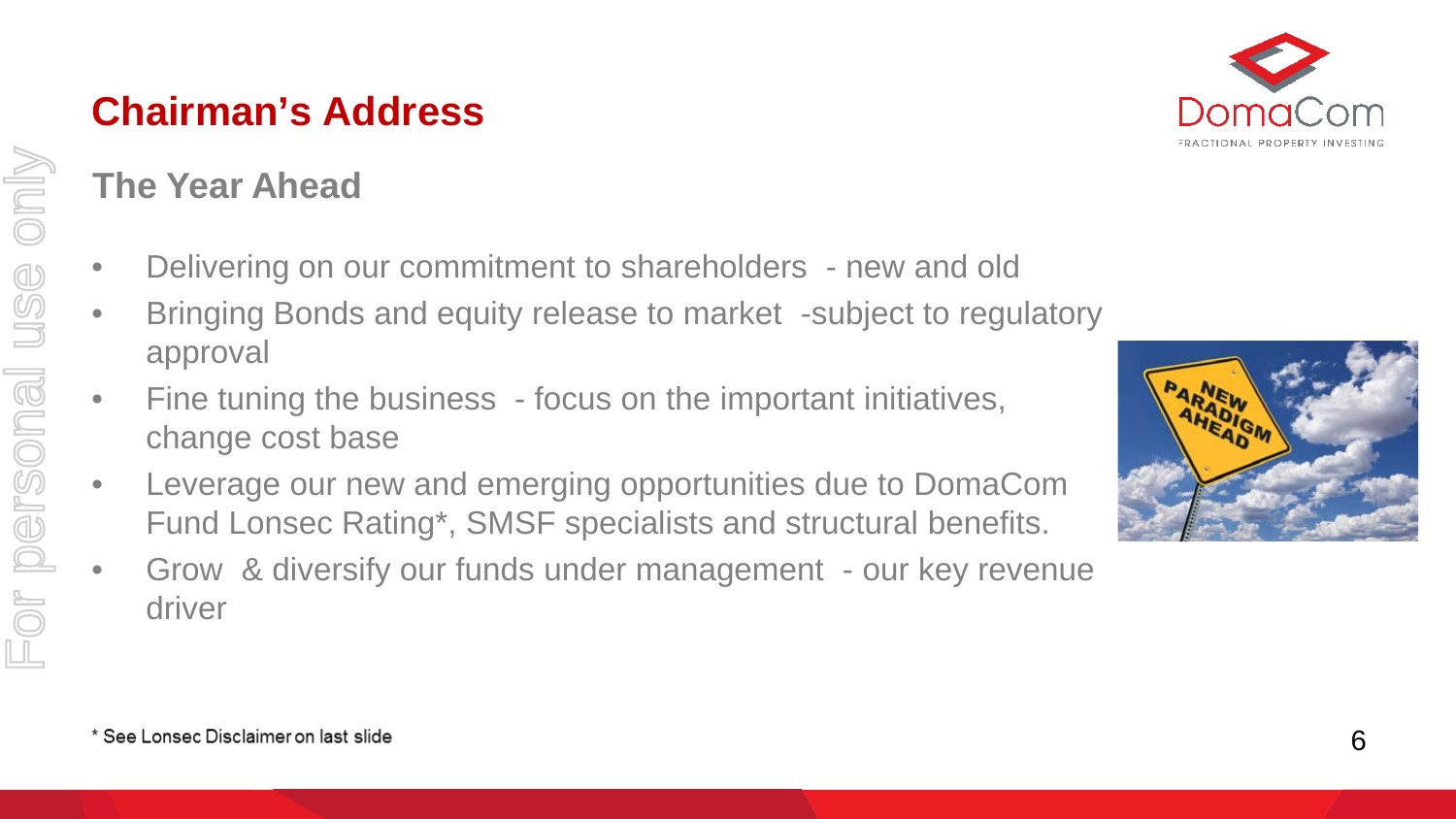

## **Thank you**

- Shareholders who have stuck with the Board and Management as we bring forward this market changing business
- New shareholders for having the foresight to invest in a business of the future
- Management & staff for their hard work building and selling something completely new and different
- Board for their hard work and commitment
- Arthur and Kathy, Ross for their continual drive and perseverance

NOTHING WORTH HAVING **COMES EASY**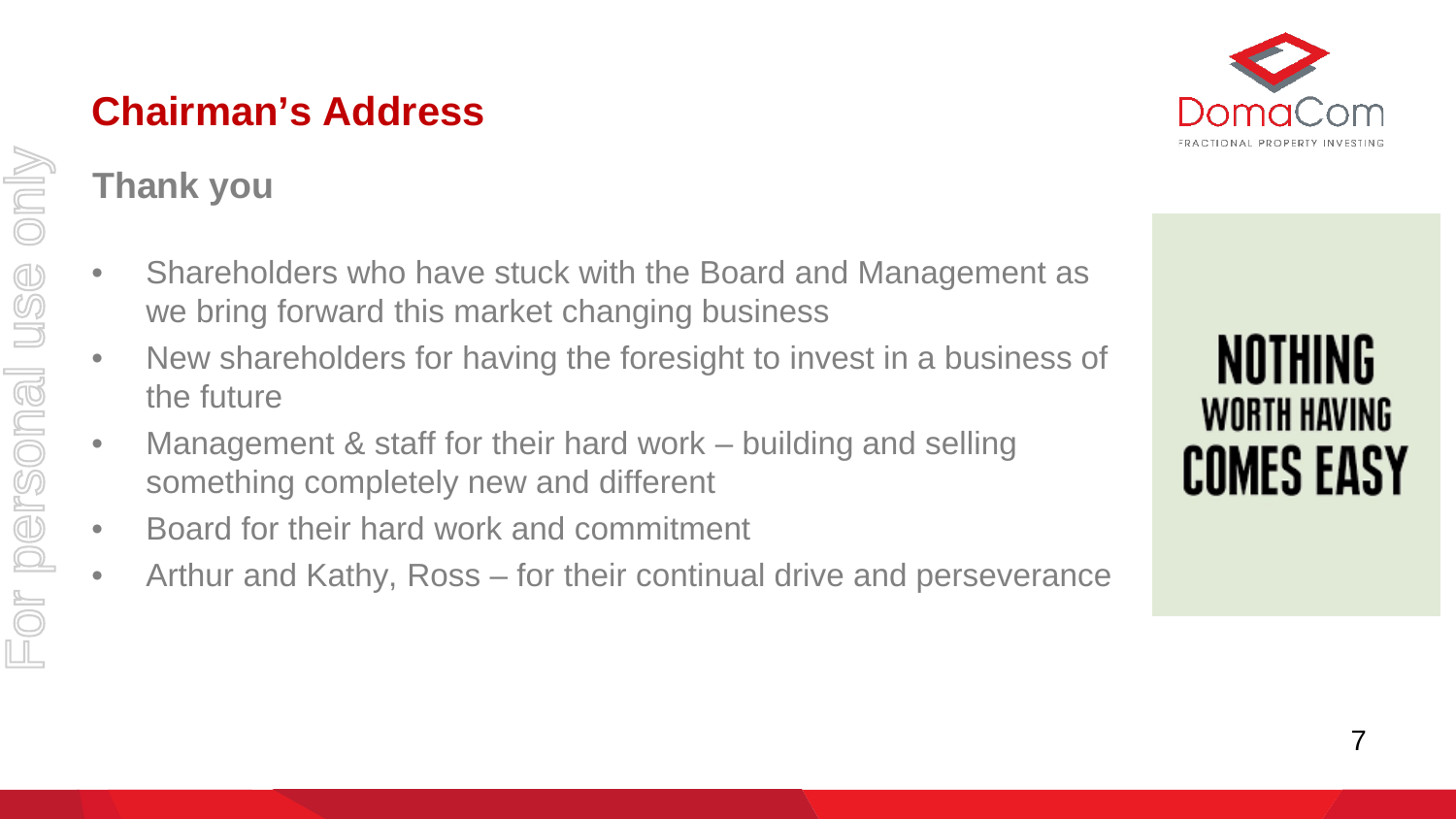#### DomaCom AGM CEO Presentation 16 November 2016

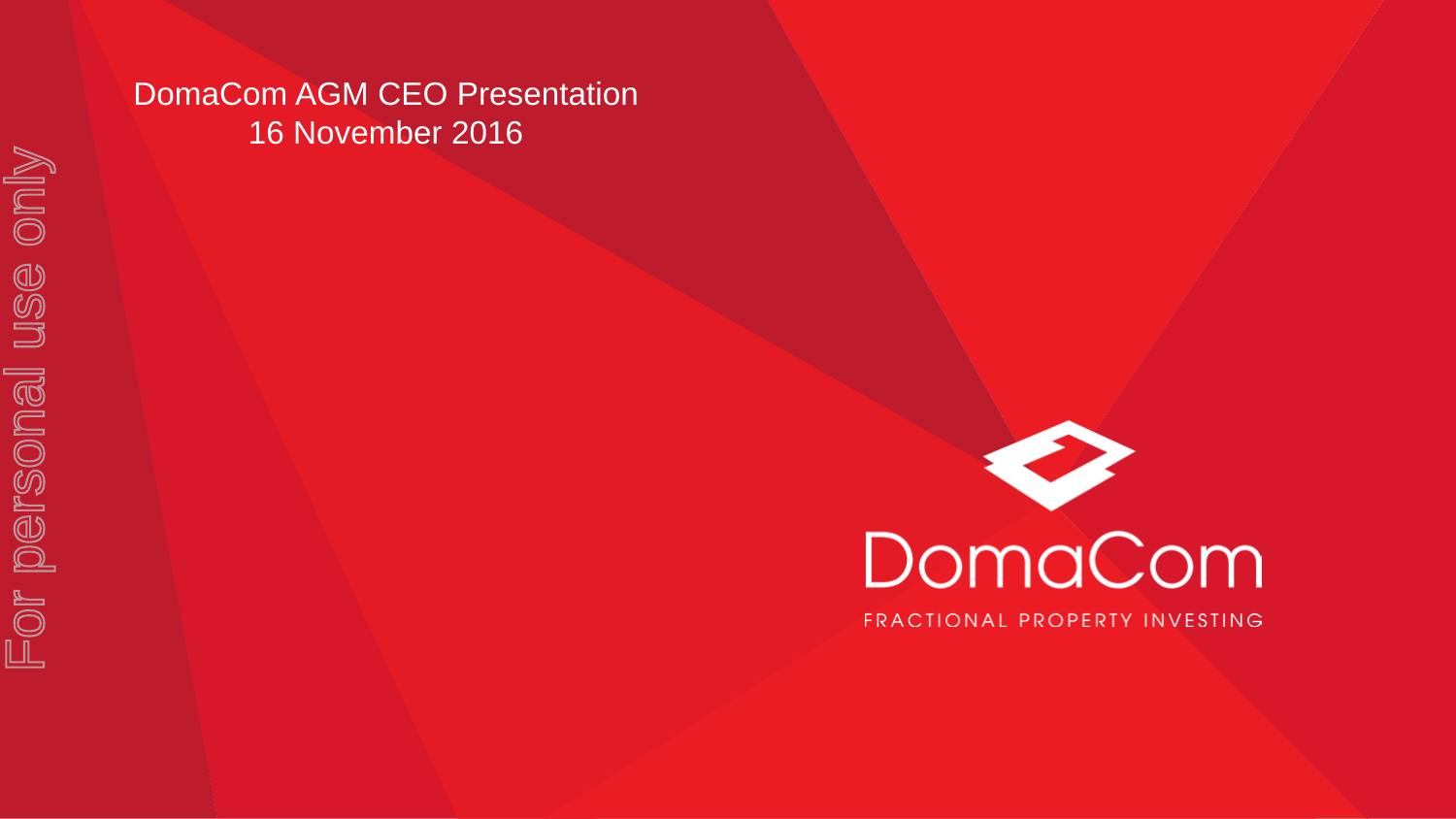## **FIRSTLY – THE DOMACOM LISTING**



- IPO Closed 24th October having raised \$7.33 Million
	- We welcome 500 new shareholders
	- We lost our cornerstone investor due to BREXIT
	- Tougher ASX listing environment but we got there
- Listed on ASX at 11am on Monday 7<sup>th</sup> November
- Share Price weak after sell down by some existing shareholders, but
	- The business is well funded we have a 3 year runway
	- We are reducing our cost base by approximately 20%
	- The outlook for the company is promising
	- The company will focus on the underlying business and the share price will reflect our success

# **NOW FOR THE BUSINESS UPDATE…**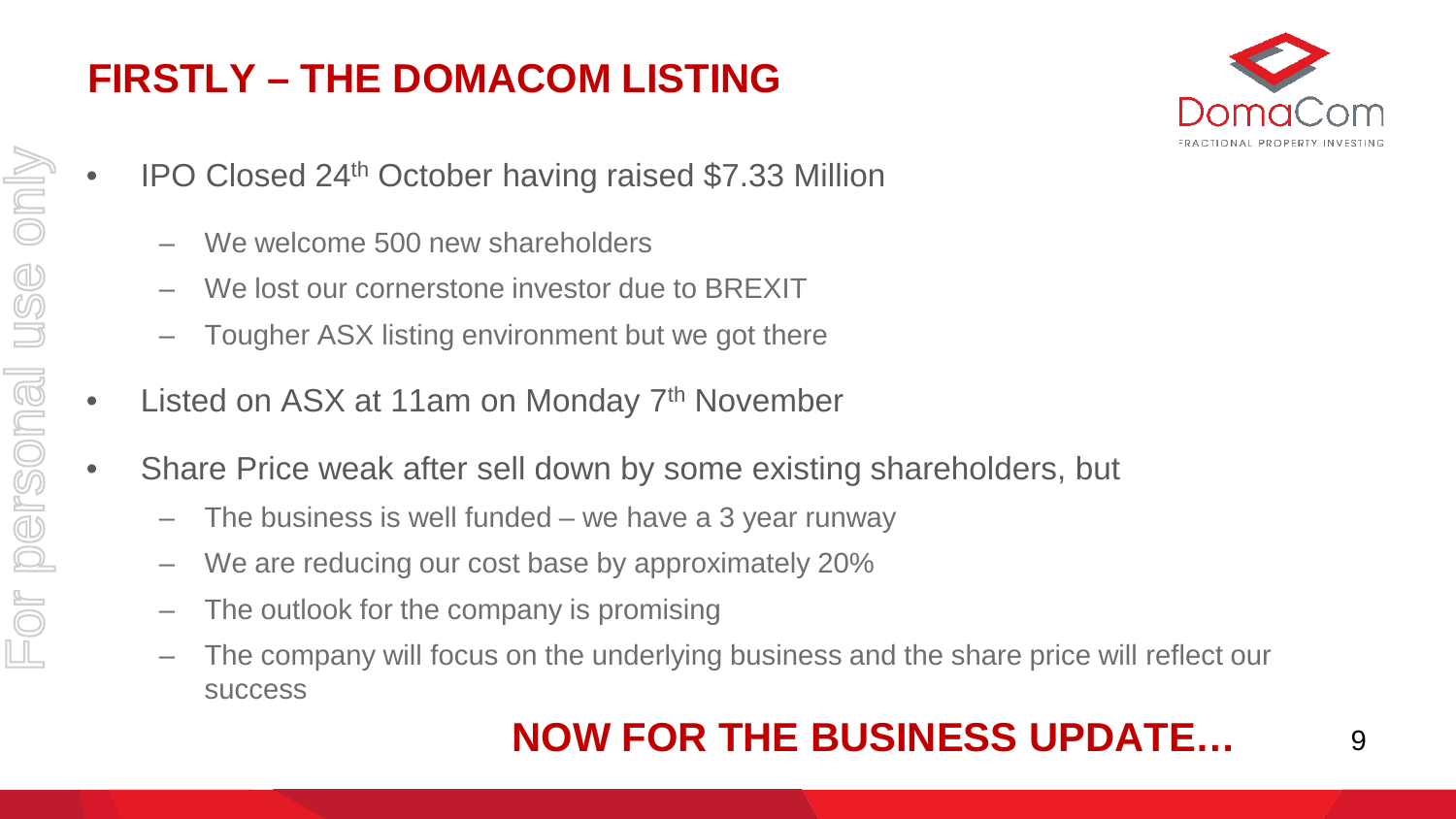# **DOMACOM IN A GLOBAL CONTEXT…**

For personal use only

personal

FOr

only

USC



**Entertainment** Rooms / Human Real **Transport** labour **Estate** content + + + + Personal Sharing economy Flexible Finance Products cost focus experience + + + + **Technology Technology Technology** platform **Technology** platform platform platform  $\Diamond$  airbnb **freelancer.com NETFLIX Property Crowdfunding** Airtasker Spotify<sup>®</sup> UBER Elance<sup>®</sup> **B** goCatch **V PANDOR** 

10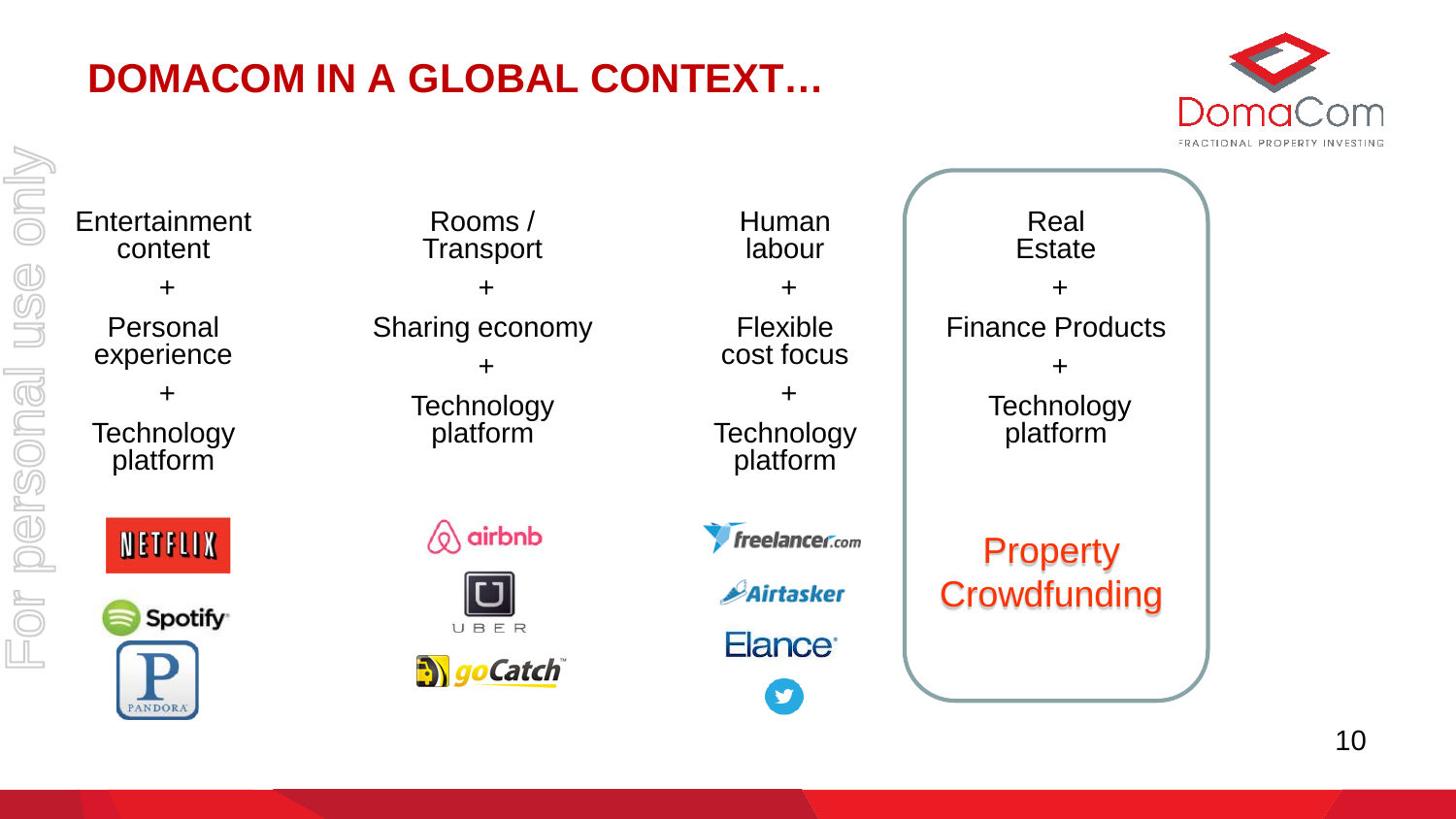# **DOMACOM CROWD INVESTING**



#### The DomaCom Fund

- o Segregated Property Trust a Retail Managed Fund
- o One sub-fund per property
- o Unique ASIC "Reliefs"

#### • Syndication/Book Build platform included

- o A book build process facilitates syndication
- o Like a real estate listing portal

#### • Enhanced liquidity

- o DomaCom has "Make A Market" AFSL Authorisations
- o Unit holders vote to renew or wind up sub-funds

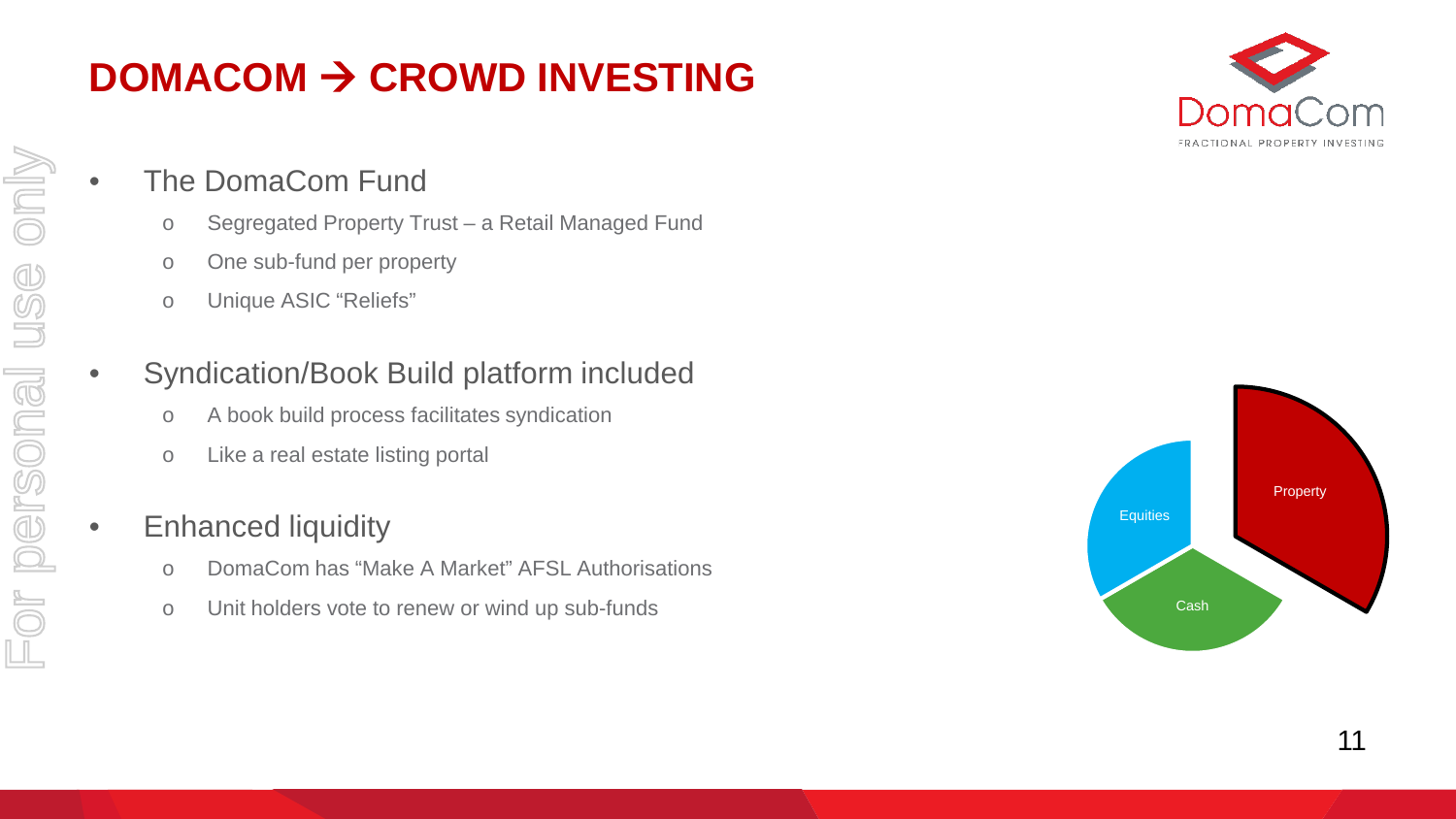# **KEY INVESTOR BENEFITS**

DomaCom fractional property platform

- o Investor gets specific property exposure
- o With diversification
- o Pure property returns
- o internal leverage allowed
- o No derivatives
- o Include property in adviser fee basket
- o Perpetual is Trustee(RE) & Custodian (Large ASX Listed company)



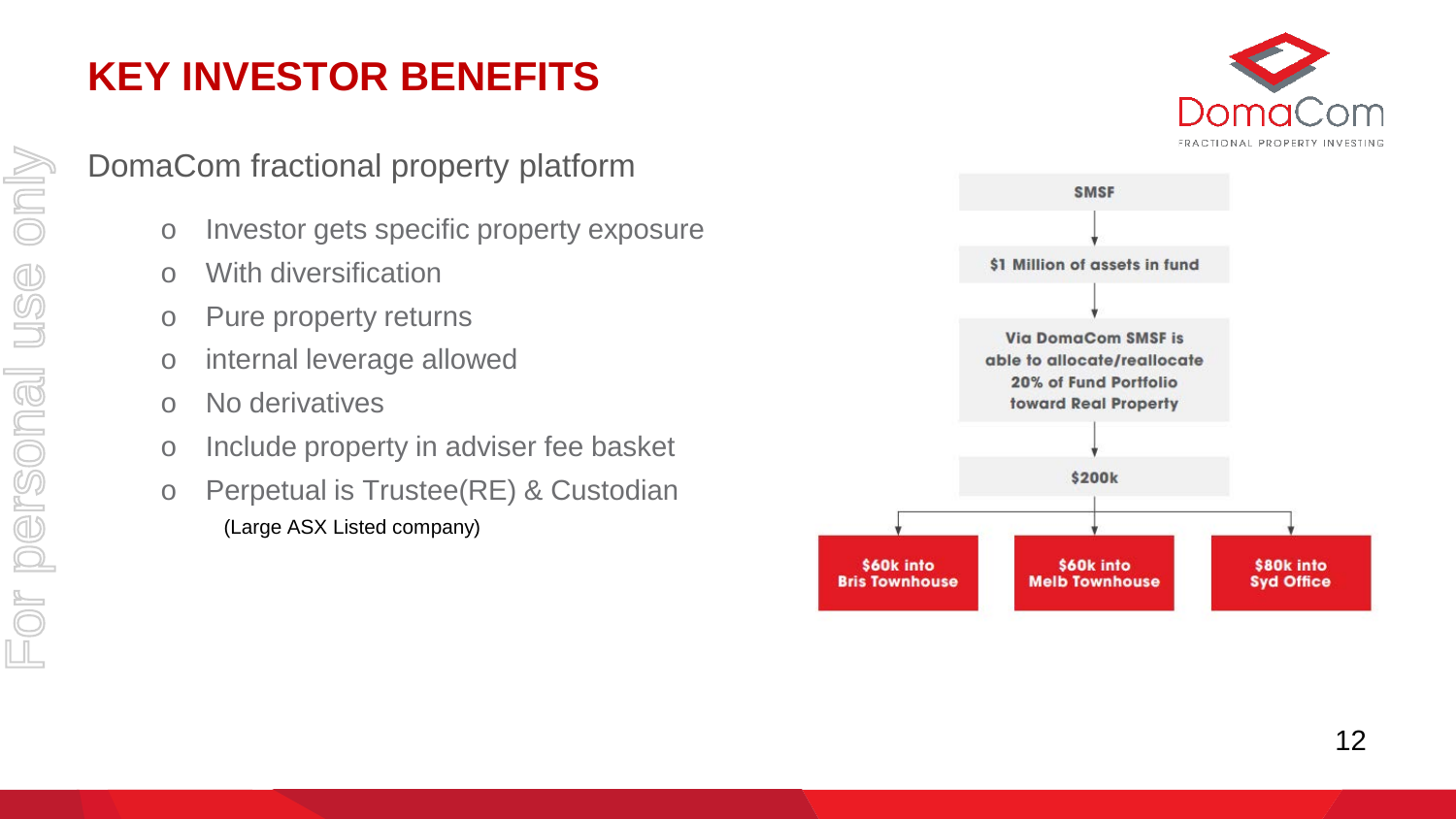

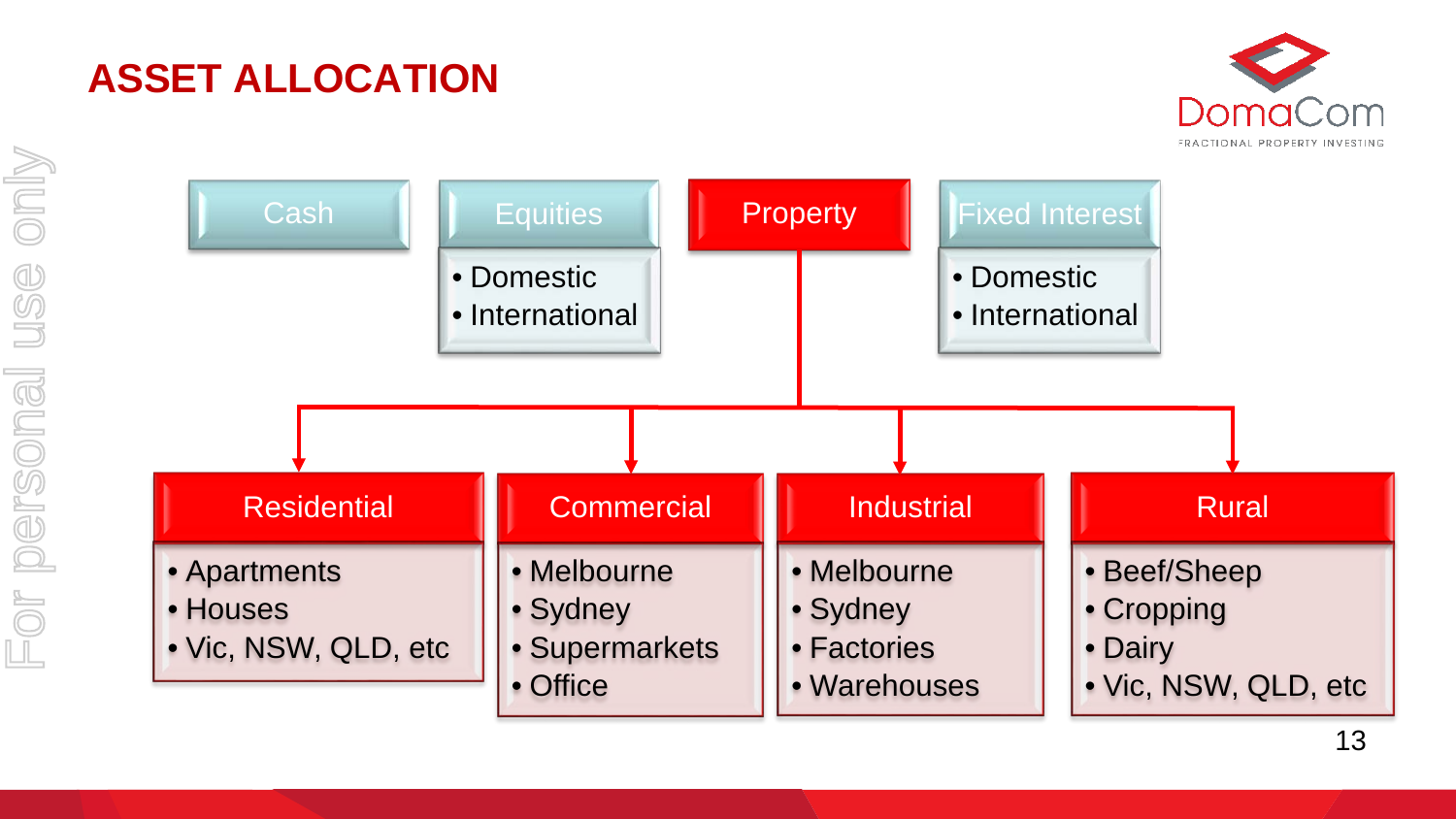# **RESIDENTIAL PROPERTY ASSET ALLOCATION**



#### Adding Residential Property Allocation Improves Performance by  $-9.6\%$   $*$



- Based on average allocation of Super Fund managers
- Adding a 20% allocation to Resi in a growth portfolio
	- Results 9.6% Outperformance on rolling 20 year return
	- With less volatility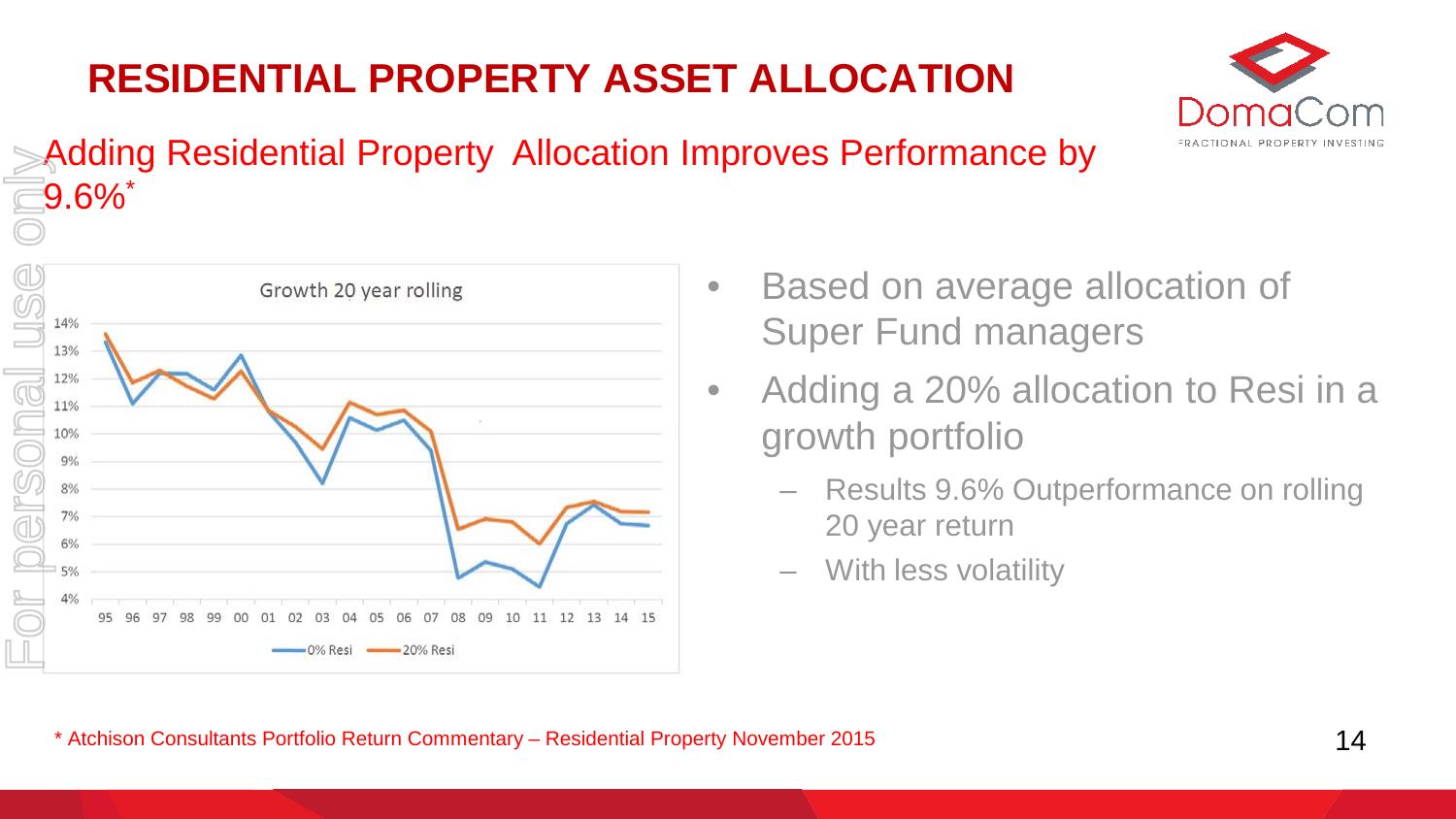#### **DOMACOM GAINING TRACTION**



- 41 Dealer Group APL approvals –covering approx. 5% of IFA Market
- Direct to consumer book builds public crowd funding campaigns
	- Kidman, The Block
- 580+ Advisers DomaCom Accreditation completed or in progress
- 32 Properties book builds funded or completed \*
	- o Another 49 in progress additional circa \$40 Million if all succeed
	- o \$20 Million FUM \*
	- o Growth paused last 3 months of IPO advisers were awaiting outcome
	- o Can now move focus to business

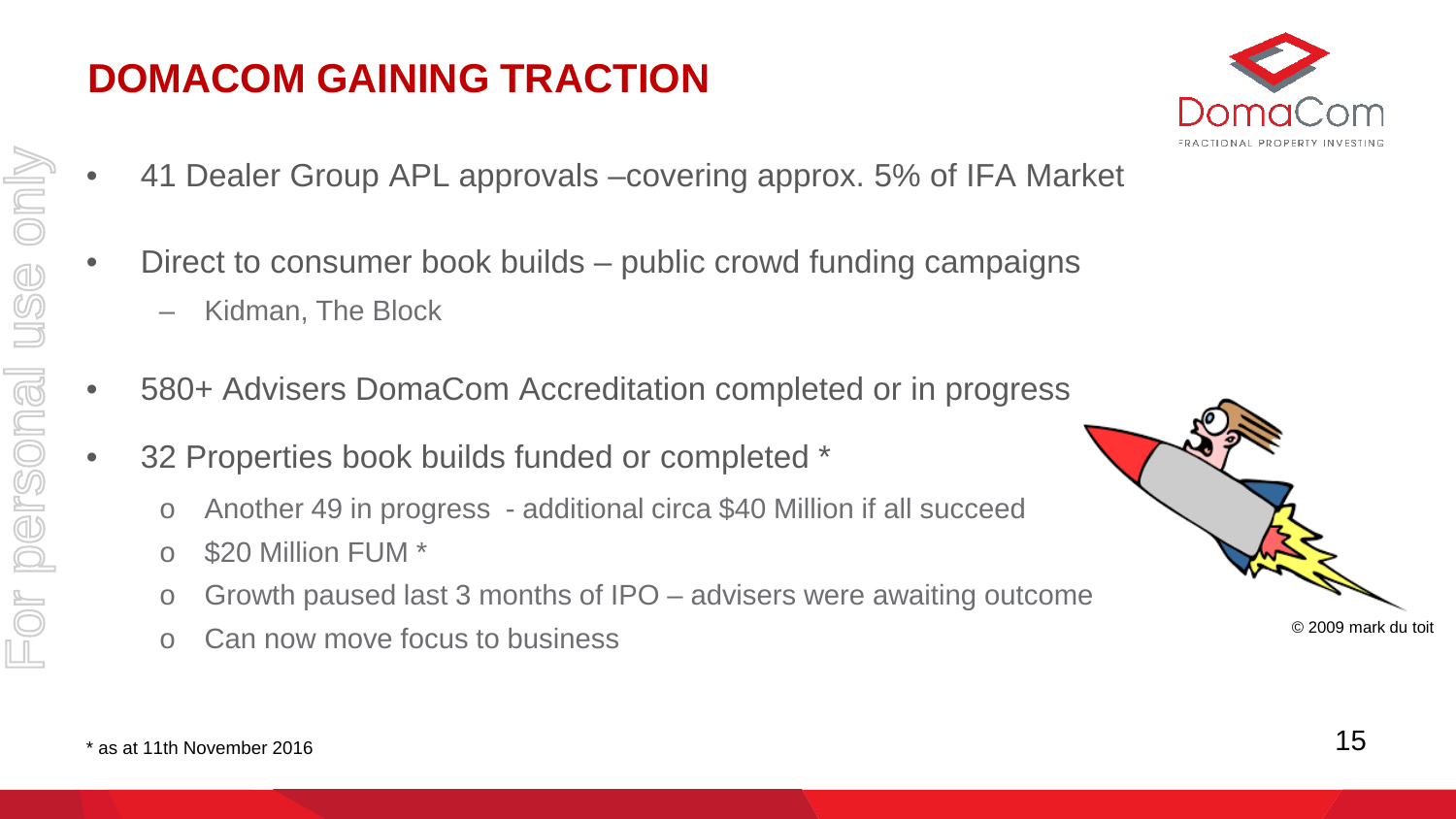## **DOMACOM DEVELOPMENTS**



- DomaCom Fund received Lonsec "Approved" Rating on 7th November 2016 \*
	- Lonsec is a major research house Used by the majority of the IFA market
	- May enable DomaCom to greatly expand our reach
- Equity Release application lodged with ASIC
	- Targeting "Baby Boomers" with Senior Equity Release product
	- Leverages off existing "Fractional Property Investing" platform
	- Allows IFAs to include property in multi-generational wealth planning
	- Targeting Q1 2017 (subject to ASIC approvals)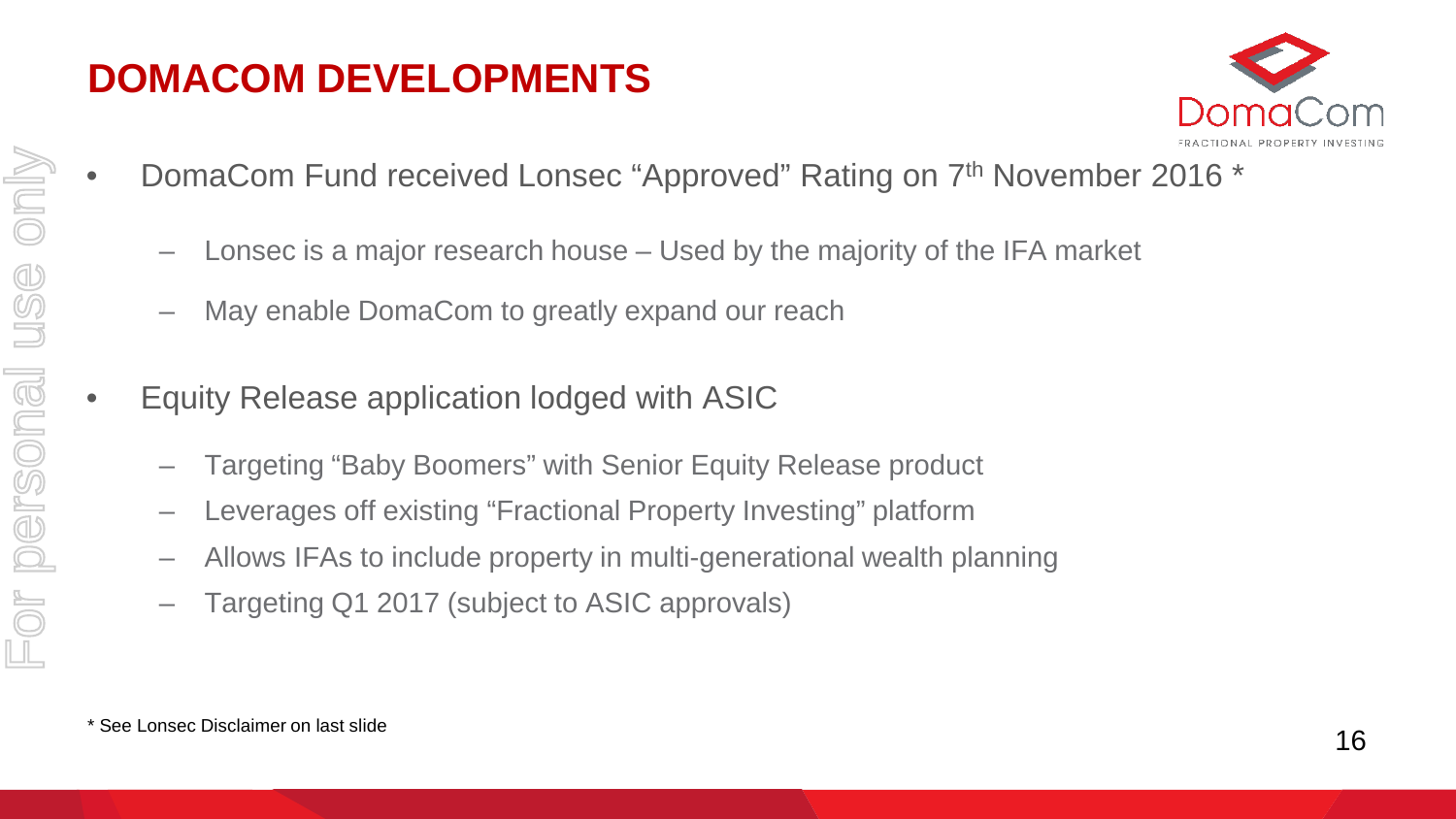## **DOMACOM DEVELOPMENTS**



- Corporate Bond AFSL modification lodged with ASIC
	- Leverages DomaCom platform to additional asset class  $\rightarrow$  debt
	- Easier for IFAs to use & will assist in initial sale
	- Allows DomaCom Platform to deliver Peer-to-Peer Lending
	- Targeting Q2 2017 (subject to ASIC approval)
	- DomaCom to seek Federal Court/AAT Rulings for SMSF Impact
		- Seeking court confirmation that DomaCom Fund is one widely held trust
		- Targeting Superannuation Industry (Supervision) Act 1993 (SIS Act) exemption for widely held trusts
		- May enable SMSFs to invest in property sub-funds regardless who the tenant is